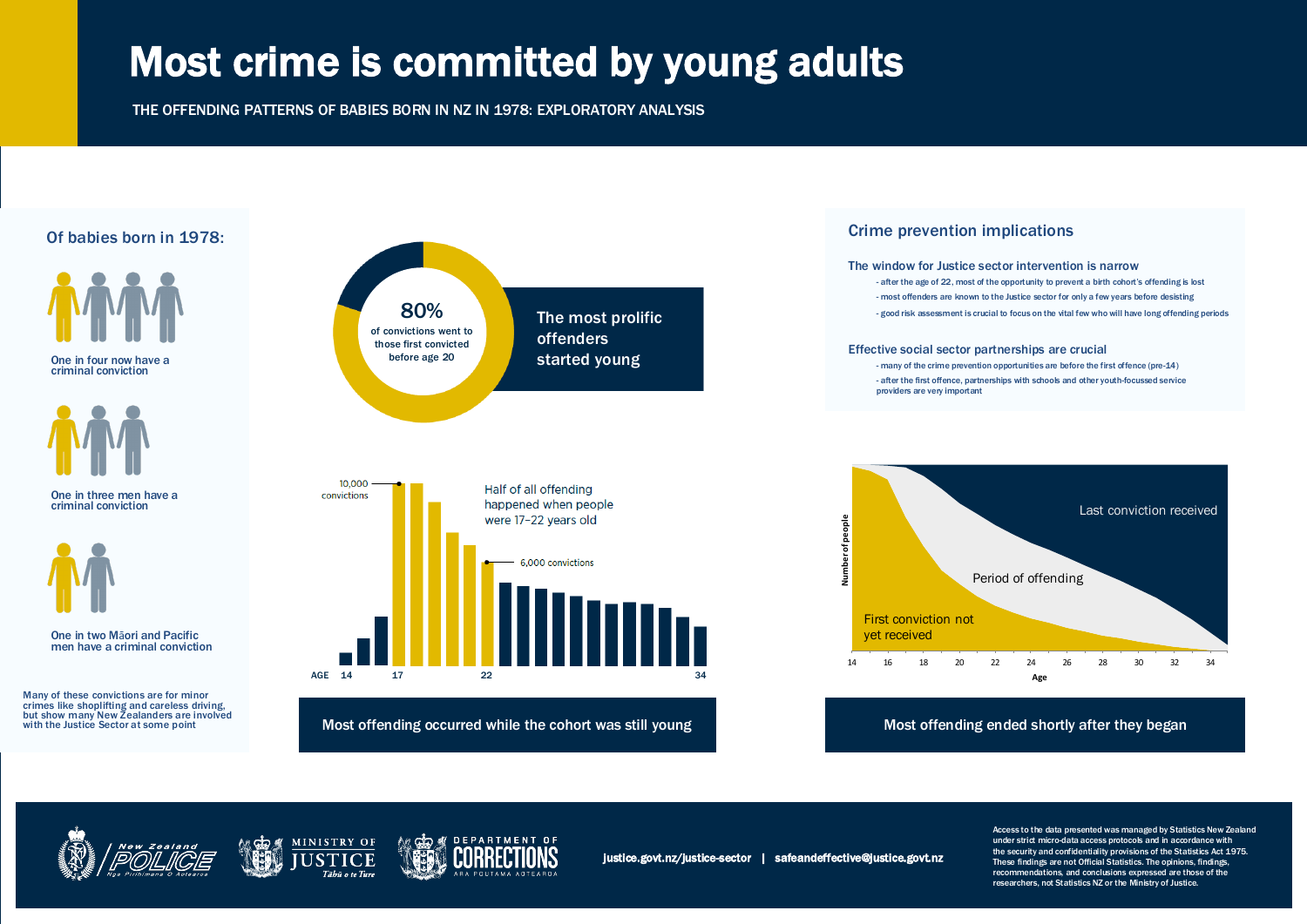## Offenders slow down and diversify as they age

THE OFFENDING PATTERNS OF BABIES BORN IN NZ IN 1978: EXPLORATORY ANALYSIS

Access to the data presented was managed by Statistics New Zealand under strict micro-data access protocols and in accordance with the security and confidentiality provisions of the Statistics Act 1975. These findings are not Official Statistics. The opinions, findings, recommendations, and conclusions expressed are those of the researchers, not Statistics NZ or the Ministry of Justice.

### Focusing on offenders may be better than focusing on offence









- most prolific offenders commit multiple types of crime - the role for specific interventions for specific offence types may be relatively limited

### The early criminal offending is the most important time to intervene

- offenders tend to be the most prolific and serious early in their period of offending - young people committing serious offences should be a particular focus for intervention

## Offenders with many convictions tend to have committed many types of offence

### Half committed at least this many different offence types

| -3    | $\overline{2}$ |
|-------|----------------|
| -5    | 3              |
| 10    | 4              |
| $-20$ | 6              |
| $-50$ | 8              |
| 100   | 10             |